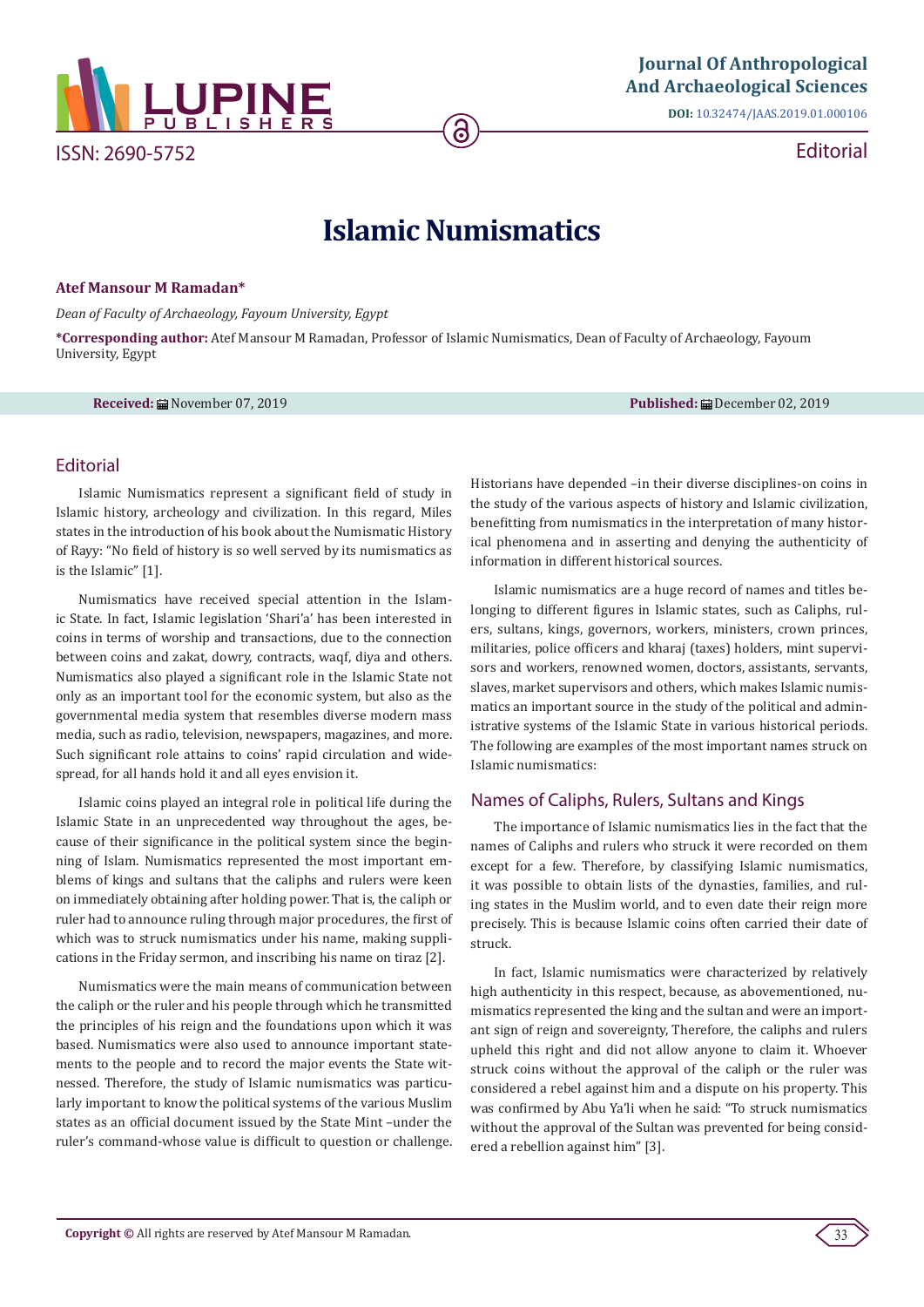Numismatics struck without the approval of the Sultan by rebels and protestors were not permissible for circulation and were often even not recognized, which is clearly evident in what al-Mawardi stated in identifying the types of coins approved in kharaj (taxes), as he said: "*…* what is struck is reliable (meaning under the name of the Sultan) and therefore was accepted in payments of the so-called sales prices and consumed values. If the struck numismatics are of different value but of equal quality, the taxes holder demanded the one of highest value. That is, if it was struck by the Sultan of the time, the worker would accept it, for refusing it would be a rebellion against the Sultan. However, if the numismatics were struck by someone else, the worker would have to consider if the numismatics were of equal value to what is taken in kharaj, he would accept it, if not of equal value, then claiming the numismatics would be unjust and unfair [4].

The rebels and protestors recognized the importance of numismatics as a means of addressing the people and spreading their ideas and the principles of their revolutions, in an attempt to attract the support of the people, which attained success to many of them in these revolutions. Not only that, but the rebels and protestors struck numismatics as a significant manifestation of governance, sovereignty and independence, standing against the ruler through the king's major emblem, which is to struck numismatics. Therefore, the rebels and protestors were keen on making numismatics struck under their names to express their power and their total independence from the ruler against whom they revolted.

The numismatics of the rebels gained special importance in the study of Islamic history and civilization because they are regarded as unquestionable proof of their owners' rebellion against the Sultan of the state. Moreover, the periods in which these numismatics were struck were often short, and revolutionary numismatics were few -as compared to state numismatics - because the rulers of the different states melted such coins and struck them in accordance with the general form of the state, which reflects the popularity of revolutionary coins and the legitimacy of their circulation. Certainly, these revolutionary coins were not allowed for circulation inside the state, since they were illegal numismatics bearing the name of a usurper of power and did not bear the name of the legitimate Sultan of the country, but this does not deny the relative spread of such revolutionary numismatics in the cities and territories controlled by these rebels. Since the rebels were keen on legitimatizing their numismatics for circulation, or on encouraging people to use such numismatics, prompted them to struck these coins properly in high quality and often with adequate weight. Yet, some rebels struck

coins that did not conform to the weight and legal quality of contemporary revolutionary numismatics for they were intended for propaganda and media only.

Therefore, the collections of Islamic numismatics preserved in museums, palaces and private collections holders have received the attention of researchers in the field of Islamic numismatics since the 18th century A.D., for they collected, categorized and published them in special catalogs on Islamic numismatics. Since then, interest in the study of Islamic numismatics has not ceased, either in terms of publishing the collections of numismatics preserved in many museums and international private collections; a field of interest for many scholars, or in terms of conducting analytical studies to make use of such coins in the study of Islamic history and civilization for coins are regarded as one of the most important sources in Islamic history; a field of interest that began later than the former, for these analytical studies have started since the middle of the last century. Some researchers dealt with numismatics from the legitimacy point of view as an important tool for the payment of zakat, while others attempted to make use of such numismatics as one of the significant sources in Islamic history and civilization, conducting analytical studies to reveal the different aspects of life in the Islamic community as reflected on the coins of that era. In addition, other studies aimed at benefiting from this important source.

The study of Islamic numismatics and the passion for it was not limited to researchers and specialists in this field, but also extended to other collectors who loved this significant branch of archaeological studies and exerted distinct effort in being keen on purchasing and collecting various numismatics, through which such collectors found great pleasure, relieving their physical and moral issues for obtaining these numismatics.

#### **References**

- 1. Miles George C (1938) The Numismatic History of Rayy. New York, USA, p. 3.
- 2. These are the three main emblems of the king. Ibn Khaldun has pointed to many other emblems such as tools (brigades, banners, drums, and horns), the bed, the pulpit, the takht, the chair, the ring, the gardens, the fence, the prayer compartment, and others. For more details, see: Ibn Khaldun (Abdul Rahman bin Mohammed d. 808 AH): Ibn Khaldun Introduction. Dar Al-Jeel, Beirut ND pp. 284-298.
- 3. Abu Ya'li (1987) (Mohammed bin al-Hussein al-Faraa al-Hanbali d. 458 AH: The sultanate provisions. Reviewed by: Mohammed Hamid al-Feki. (3rd edn), Halabi Foundation, Cairo, Egypt, pp. 188.
- 4. Al-Mawardi (1973) (Abu al-Hasan Ali bin Mohammed bin Habib al-Basri al-Baghdadi d. 450 AH): The sultanate and religious states provisions. (3rd edn), Halabi Foundation, pp. 155.